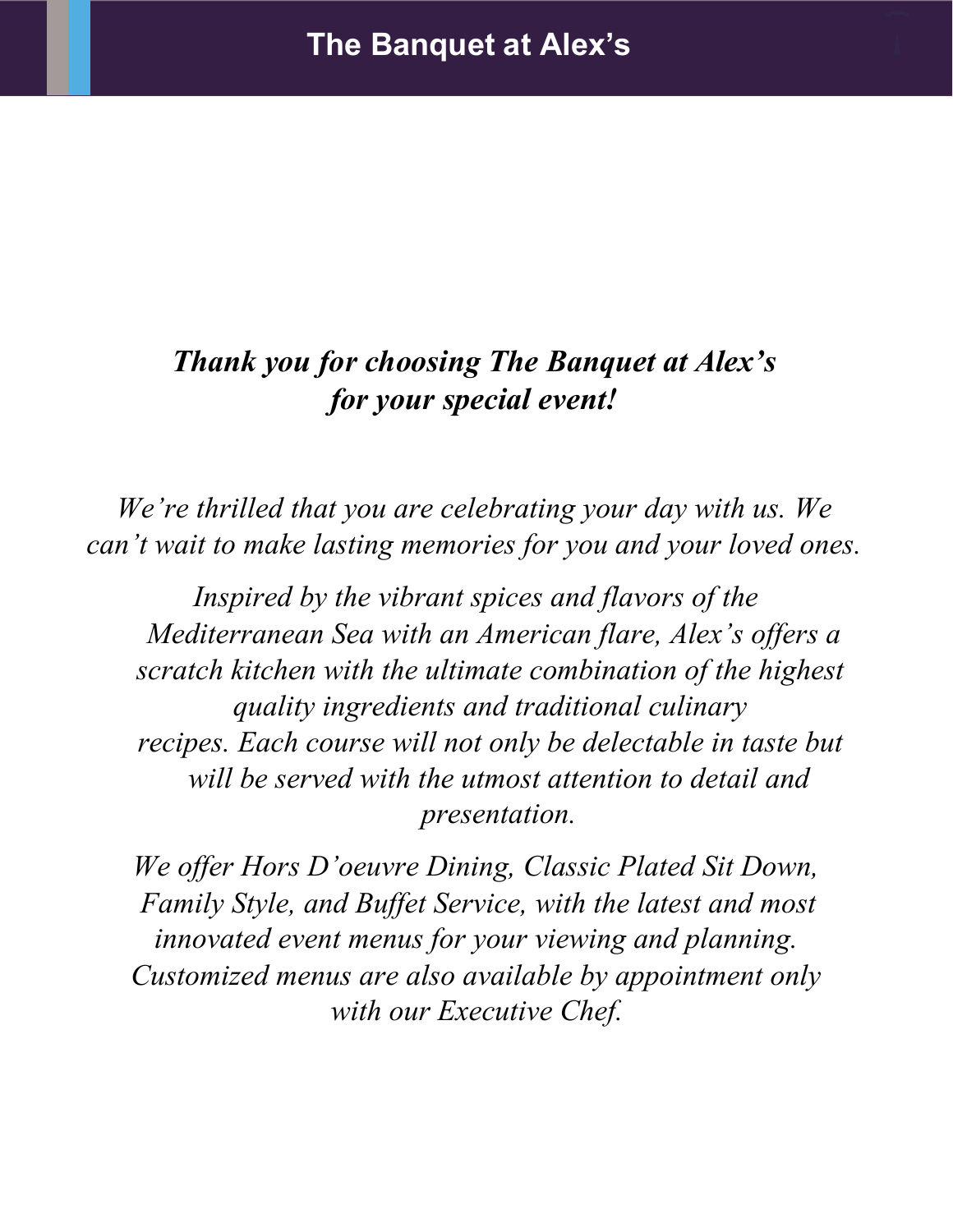## *Butler Passed Appetizers*

*Served before main entree for approximately 30 min Crudité shooter with Hummus \$5 per person Tomato Kibbeh Pita Canapé with \$5 per person Baba Ganouj shooters \$5 per person Falafel Croquettes \$5 per person Mushroom Gruyere Croustades \$5 per person Goat cheese Crostini with kalamata olives \$5 per person Mozzarella Fresca Skewers fresh mozzarella cheese, tomato, basil with balsamic glaze \$6 per person \*Seared Ahi Tuna Skewers with wasabi, pickled ginger, soy dipping sauce \$8 per person Shrimp cocktail shooter with Bloody Mary cocktail sauce \$8 per person Miniature Crab Caked with Remoulade \$8 per person Smoked salmon Crostini with cream cheese, capers and fresh dill \$8 per person Tenderloin Crostini with caramelized onion and horseradish sauce \$9 per person*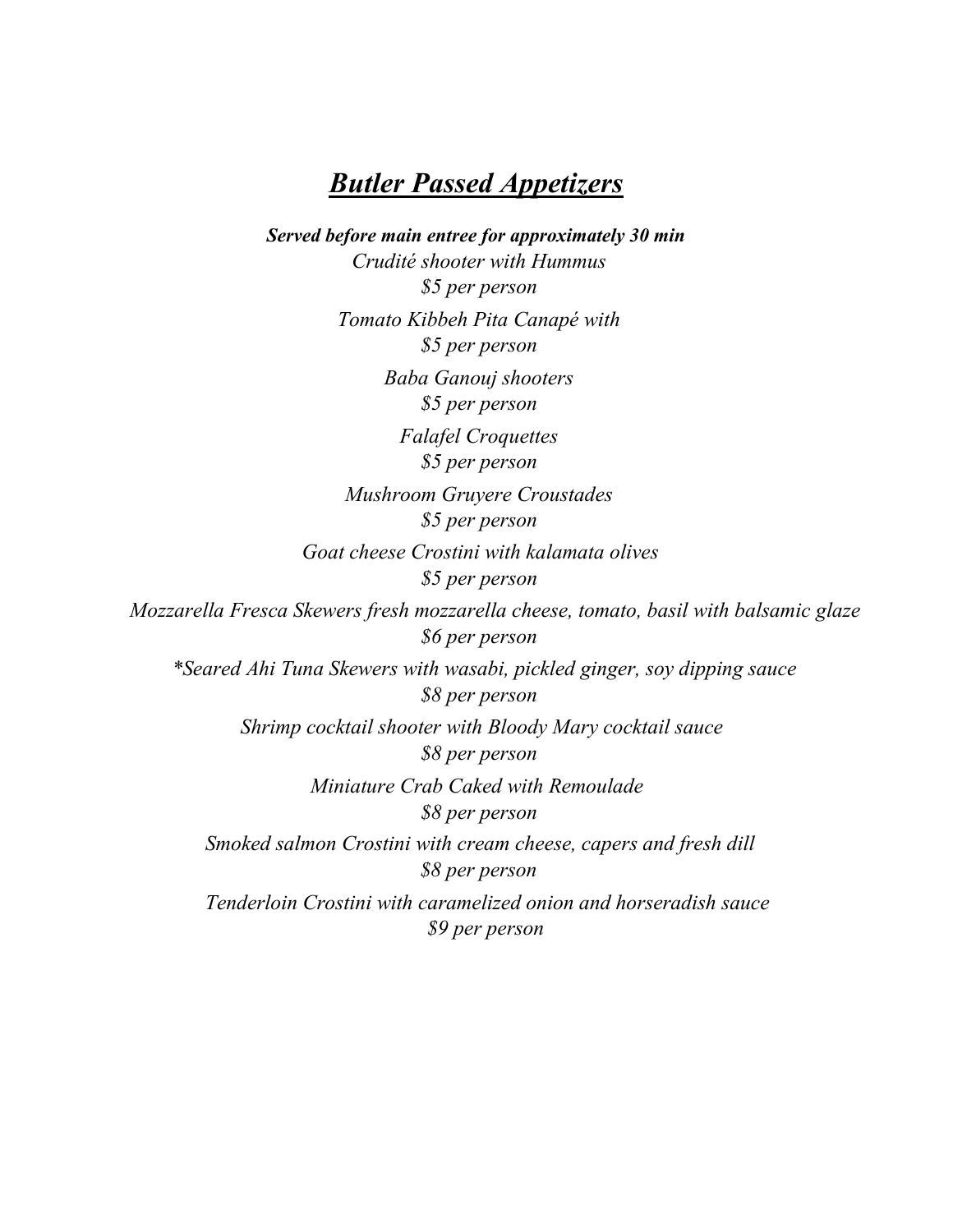## *Buffet Appetizer Display*

*Served before main entree for approximately 30 min*

*Mediterranean assortment of favorites from the Middle East, Grape leaves, Tabbouli, Hummus, Baba Ganouj, Cheese, Olives, Cucumbers, Carrots, and pita \$7 per person*

*Hummus with pita and vegetables \$5 per person Tomato Kibbeh with pita \$5 per person Baba Ganouj with pita \$5 per person Falafel Croquettes \$5 per person Antipasto Tray with gourmet artichoke hearts, roasted red peppers, jumbo kalamata olives, provolone cheese, & fresh mozzarella balls completed with Italian meats \$6 per person Garden Vegetable Crudite, herb buttermilk dipping sauce \$5 per person Selection of imported & domestic cheese arranged w/ crackers \$5 per person Fresh Fruit Platter elegantly arranged w/ dip \$5 per person Charcuterie assortment of salami, mortadella, olives and grape leaves, garnished with fresh vegetables \$7 per person Mozzarella Fresca skewers with fresh mozzarella cheese, tomato, & basil with balsamic glaze \$7 per person Peppered Smoked Salmon Platter served over artichoke & feta salsa \$8 per person Shrimp Tray chilled fresh cooked shrimp with our own zesty seafood sauce \$8 per person*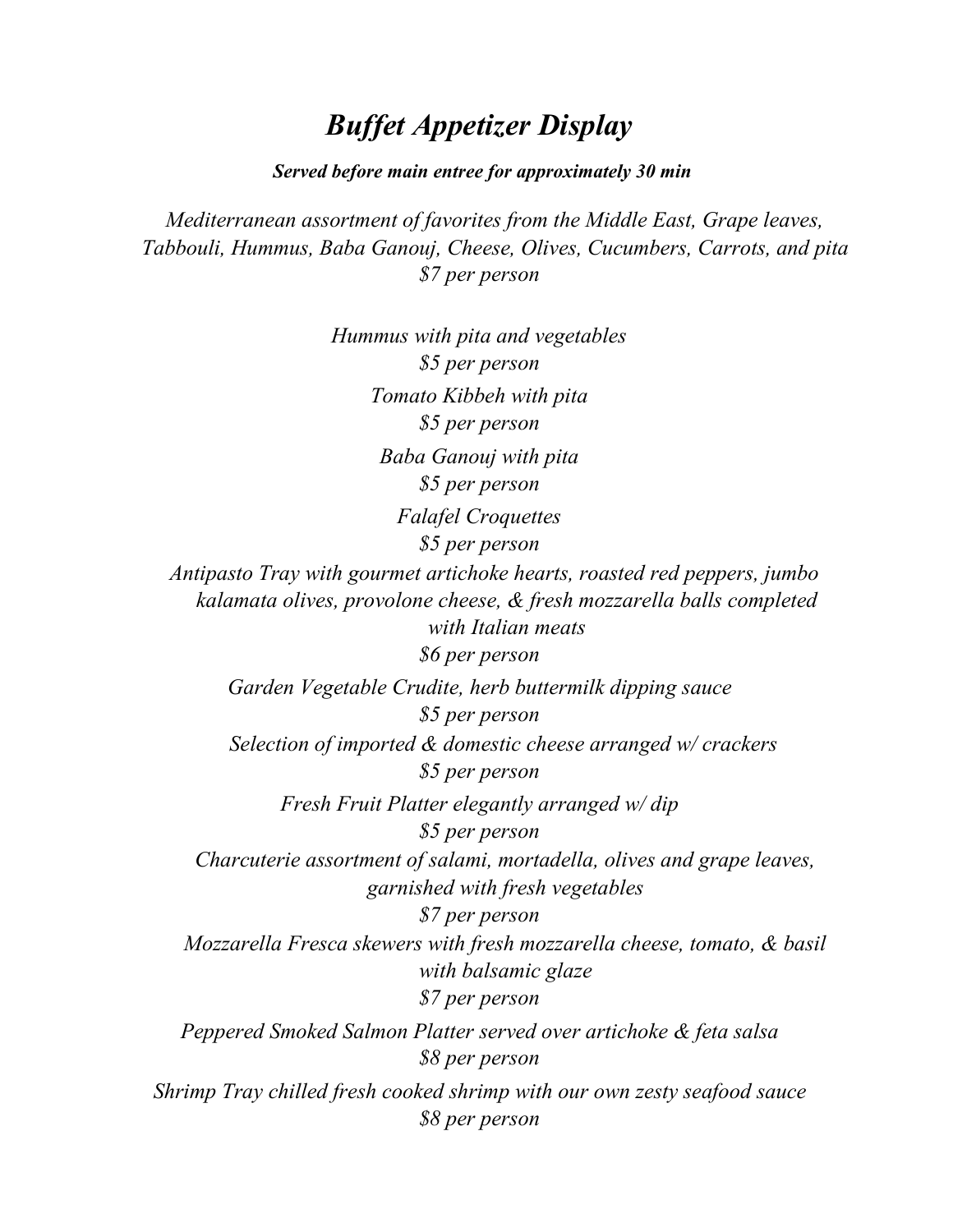### *Brunch Buffet*

*\$29.00 per person Fresh Fruit Platter elegantly arranged with dip Garden Vegetable Crudite, herb buttermilk dipping sauce Selection of Muffins, Biscotti, Croissants & French Rolls w/ whipped butter & raspberry preserves*

### *Choice of one Quiche:*

*Lorraine, Broccoli Cheddar, Ham & Cheese or Primavera Breakfast Potatoes sautéed with olive oil & fresh chives Bowtie pasta with chicken, artichokes, sundried tomatoes in fresh lemon basil cream sauce Green beans with extra virgin olive oil, fresh garlic, almonds, salt and pepper*

*Assorted greens salad with blue cheese, chopped walnuts, dried cranberries with balsamic vinaigrette*

*Zingerman's Coffee & Tea selections with flavored creamers and syrups, honey, sugar cubes, and chocolate shavings*

#### *Mediterranean Buffet*

*\$45.00 per person Greek Salad with feta cheese, tomatoes, beets, olives, cucumbers, red onion, pepperoncini with Greek dressing Shish or Chicken Kafta with Alex's sauce and garlic sauce Filet Kabob presented with Alex's sauce or Lemon yogurt-marinated Chicken Kabob served with garlic sauce or Lamb Chops Chicken Cream Chop breaded and cut into strips with garlic sauce Beef & Chicken shawarma Saffron rice Bulgar Pilaf Grilled Vegetables*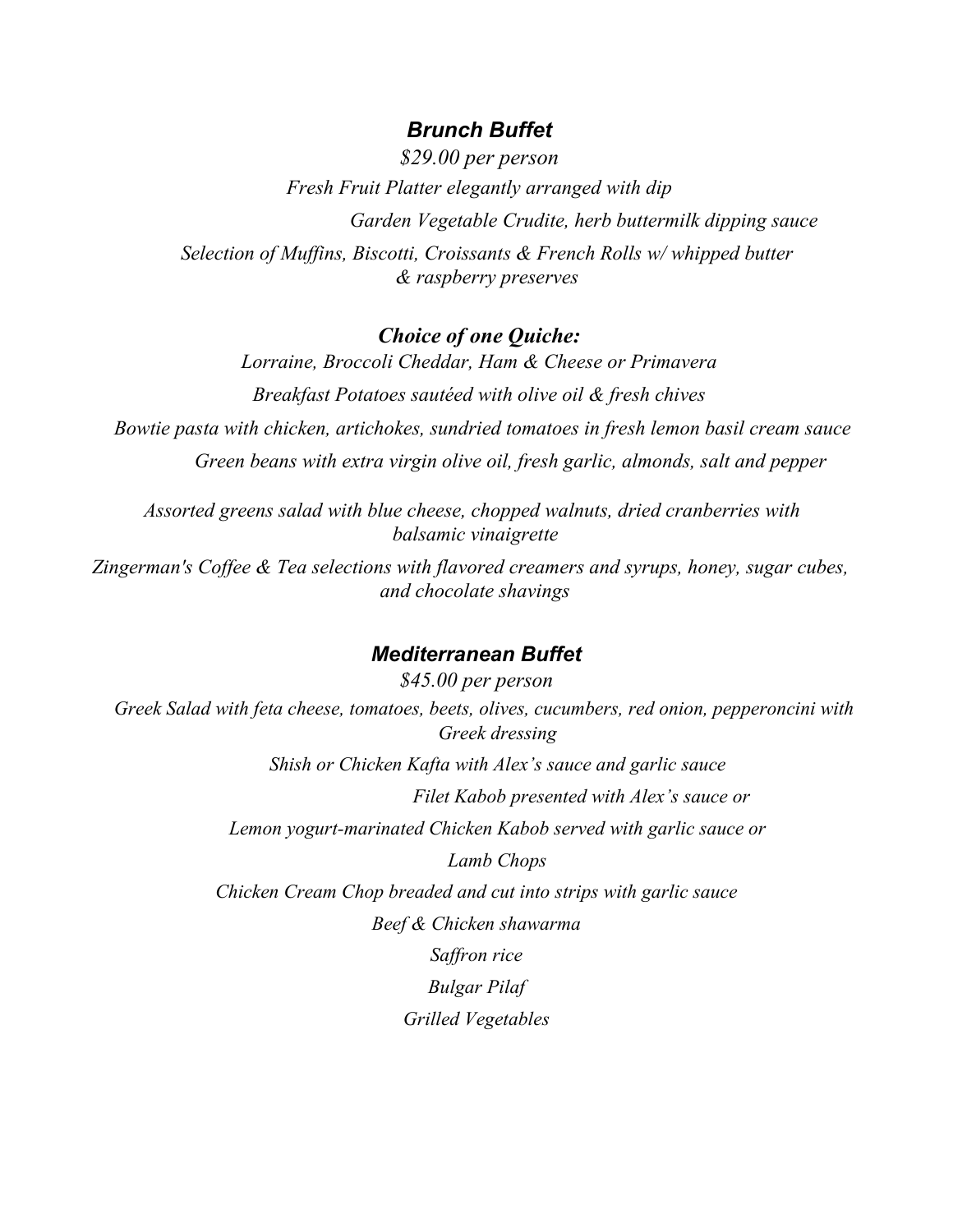#### *Salad & Sandwich Buffet*

*\$28.00 per person Cheese Selection domestic and imported cheeses with crackers and flatbreads* 

*Fresh Fruit Platter an arrangement of seasonal fruit trimmed and cut*

*House Salad crisp romaine lettuce with cucumbers, grape tomatoes & shredded carrots, served with our house-made Italian dressing and ranch*

*or*

*Caesar Salad with parmesan cheese, croutons, and Caesar dressing Hand-Rolled Sandwich Wraps with turkey, ham, roast beef, and Italian meats Mac & Cheese*

#### *Pasta Buffet*

*\$30.00 per person Caesar Salad with parmesan cheese, croutons, and Caesar dressing or House Salad crisp romaine lettuce with cucumbers, grape tomatoes & shredded carrots, served with our house-made Italian dressing and ranch*

*Beef Stroganoff with pappardelle pasta, beef tenderloin tips, forest mushrooms in a fresh chive stroganoff sauce*

*Bowtie pasta with chicken, artichokes, sundried tomatoes in fresh lemon basil cream sauce*

*Penne Marinara with our house-made marinara sauce Served with rolls & butter*

### *Pasta & Pizza Buffet*

*\$35.00 per person Caesar Salad with parmesan cheese, croutons, and Caesar dressing or*

*House Salad crisp romaine lettuce with cucumbers, grape tomatoes & shredded carrots, served with our house-made Italian dressing and ranch*

*Cheese pizza, pepperoni pizza, veggie pizza*

#### *Your Choice of 2*

*Beef Stroganoff with pappardelle pasta, beef tenderloin tips, forest mushrooms in a fresh chive sauce or Bowtie pasta with chicken, artichokes, sundried tomatoes, fresh lemon basil cream sauce or Penne Marinara with our house-made marinara sauce or*

*Mac & Cheese*

*Served with rolls & butter*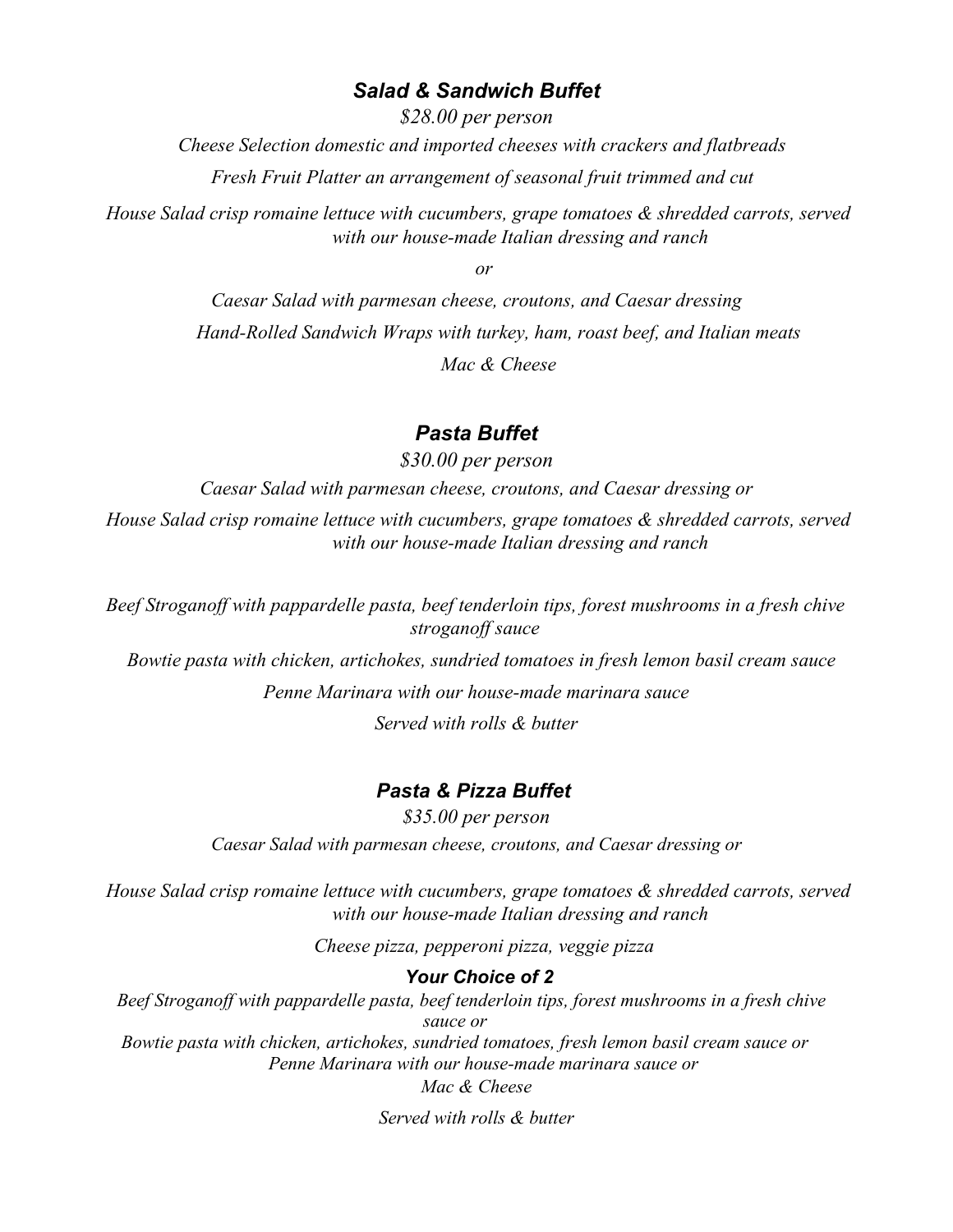## *Plated*

#### *\$47.00 per person*

#### *Your Choice of 1*

*House Salad crisp romaine lettuce with cucumbers, grape tomatoes & shredded carrots, served with our house-made Italian dressing or Caesar Salad with parmesan cheese, croutons, and Caesar dressing Greek Salad with feta cheese, tomatoes, beets, olives, cucumbers, red onion, pepperoncini with Greek dressing or*

*Fattoush Salad with cucumber, organic, spring mix, tomato, pita, parsley, red onion, sumac, watermelon radish, red cabbage, fresh herb vinaigrette dressing*

#### *Your Choice of 1*

*Baked Chicken Spedini stuffed with roma tomato and asiago served with marinara or Chicken Florentine, stuffed with a blend of spinach, ricotta & fresh basil with lemon garlic & white wine sauce or Airline Chicken or Filet Mignon with Alex's Zip sauce or Seabass or Salmon*

#### *Your Choice of 1*

*Bulgar Pilaf Mashed Potatoes Saffron Rice Roasted Redskin Potatoes*

#### *Your Choice of 1*

*Grilled mixed vegetables Grilled Asparagus Green Beans with extra virgin olive oil, fresh garlic, almonds, salt and pepper Green Beans with extra virgin olive oil, fresh garlic, almonds, salt and pepper Served with rolls & butter*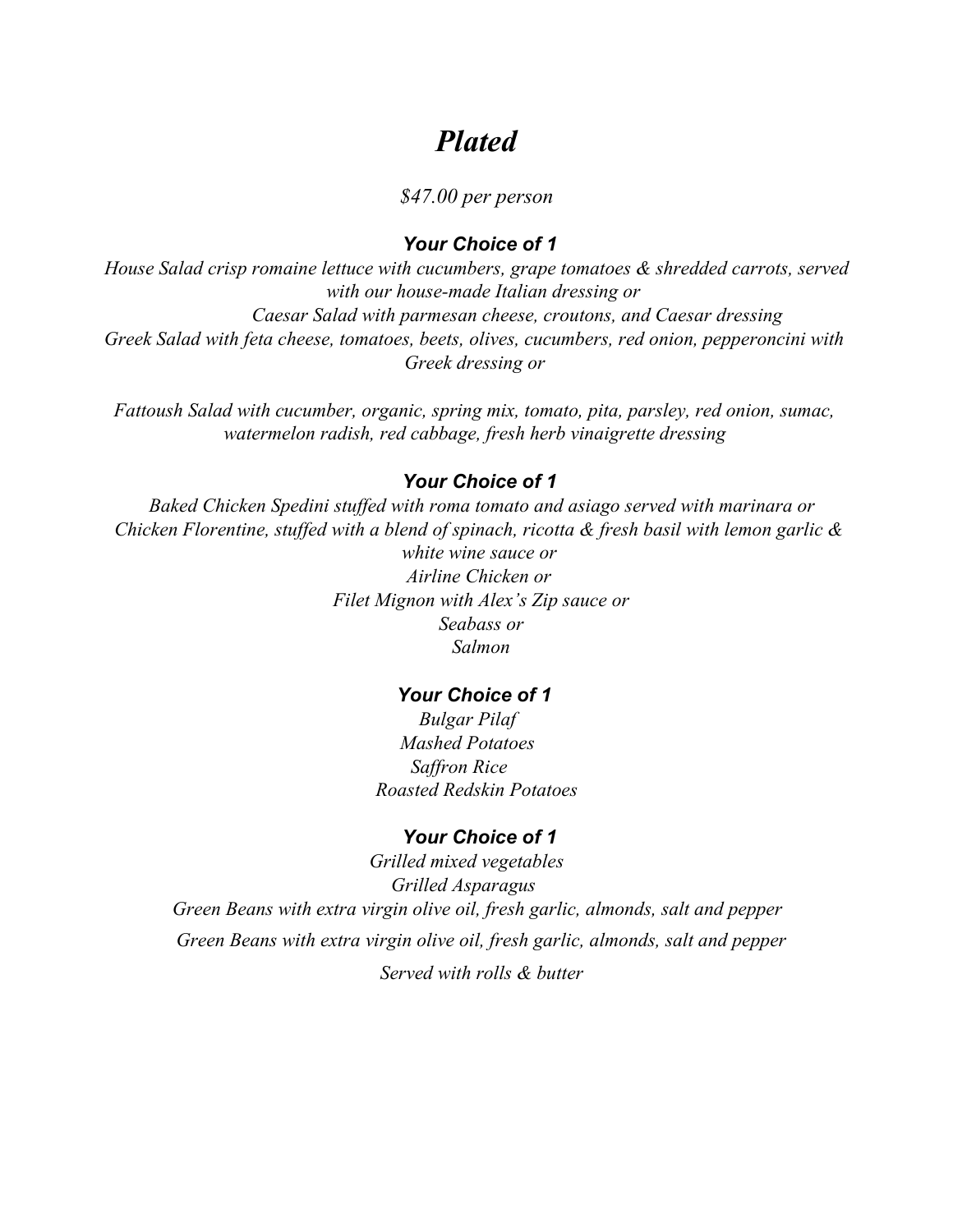## *Plated Duet*

*\$59.00 per person*

#### *Your Choice of 1*

*House Salad crisp romaine lettuce with cucumbers, grape tomatoes & shredded carrots, served with our house-made Italian dressing or Caesar Salad with parmesan cheese, croutons, and Caesar dressing Greek Salad with feta cheese, tomatoes, beets, olives, cucumbers, red onion, pepperoncini with Greek dressing or*

*Fattoush Salad with cucumber, organic, spring mix, tomato, pita, parsley, red onion, sumac, watermelon radish, red cabbage, fresh herb vinaigrette dressing*

#### *Your Choice of 2*

*Baked Chicken Spedini stuffed with roma tomato and asiago served with marinara or Chicken Florentine, stuffed with a blend of spinach, ricotta & fresh basil with lemon garlic & white wine sauce or Filet Mignon with Alex's Zip sauce or Seabass or Salmon*

#### *Your Choice of 1*

*Bulgar Pilaf Mashed Potatoes Saffron Rice Roasted Redskin Potatoes*

#### *Your Choice of 1*

*Grilled mixed vegetables Grilled Asparagus Green Beans with extra virgin olive oil, fresh garlic, almonds, salt and pepper Green Beans with extra virgin olive oil, fresh garlic, almonds, salt and pepper Served with rolls & butter*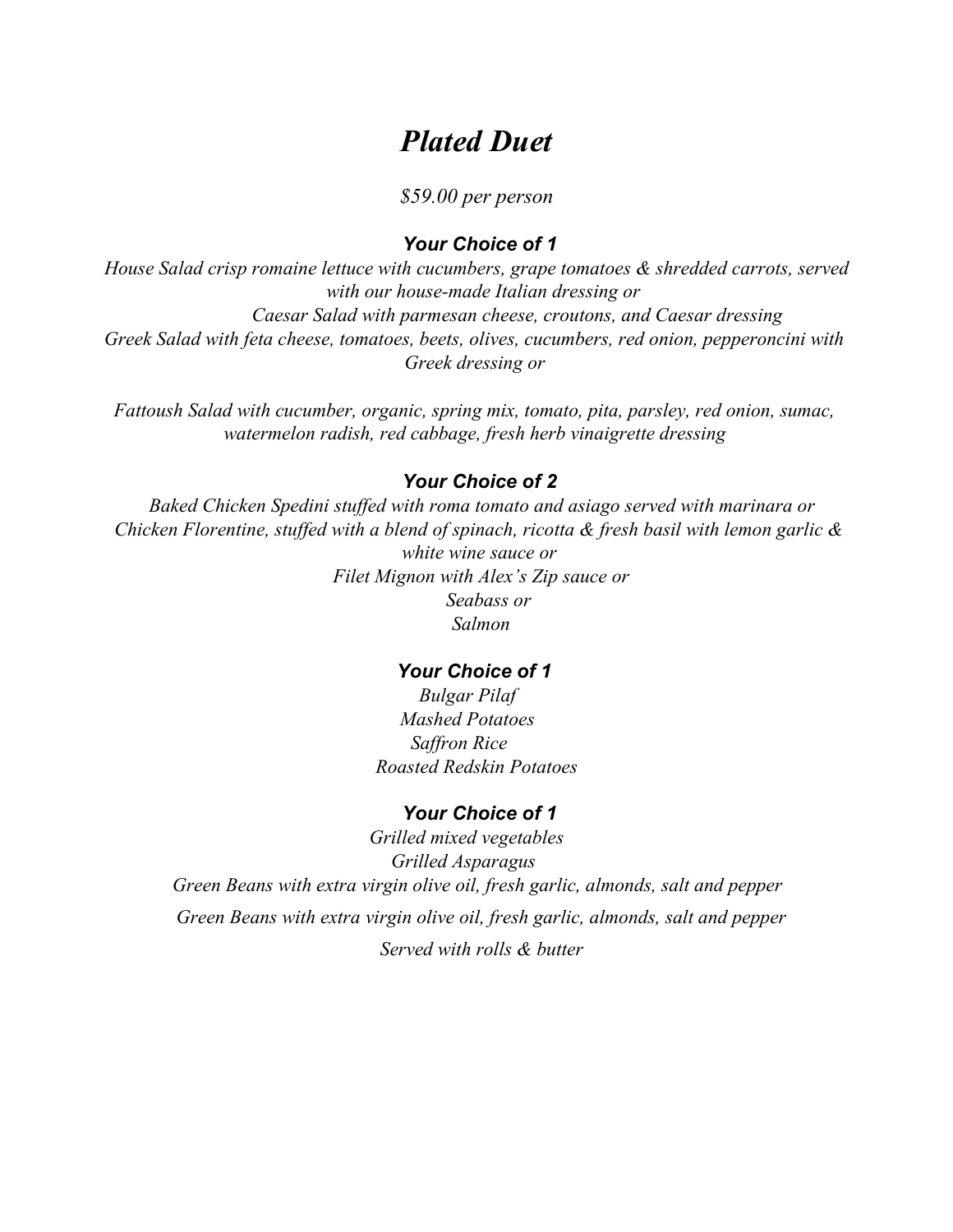## *Dessert Station*

*Fresh Fruit Platter Season's finest fresh fruit elegantly arranged (two per person) \$5 per person*

*Assorted Mini Pastries cannoli, eclairs, fruit tortes, cheesecake, mousse cups, and brownies (two per person) \$5 per person*

> *Assortment of cookies and brownie (two per person) \$5 per person*

*Assorted Baklava (two per person) \$5 per person*

*Assortment of cupcakes (One per person) \$5 per person*

> *Fresh Fruit Tart with Pastry Cream \$7 per person*

*Assorted Puff Pastry Cream horns \$5 per person*

*Cheesecakes presented with fresh raspberries (one slice per person) \$7 per person*

> *Chocolate Cake (one slice per person) \$7 per person*

\*Consuming raw or undercooked meats, poultry, seafood, shellfish, or eggs may increase your risk of food borne illness. \*Salad dressing may contain raw eggs.

\* These menu items may be requested undercooked or can be cooked to order.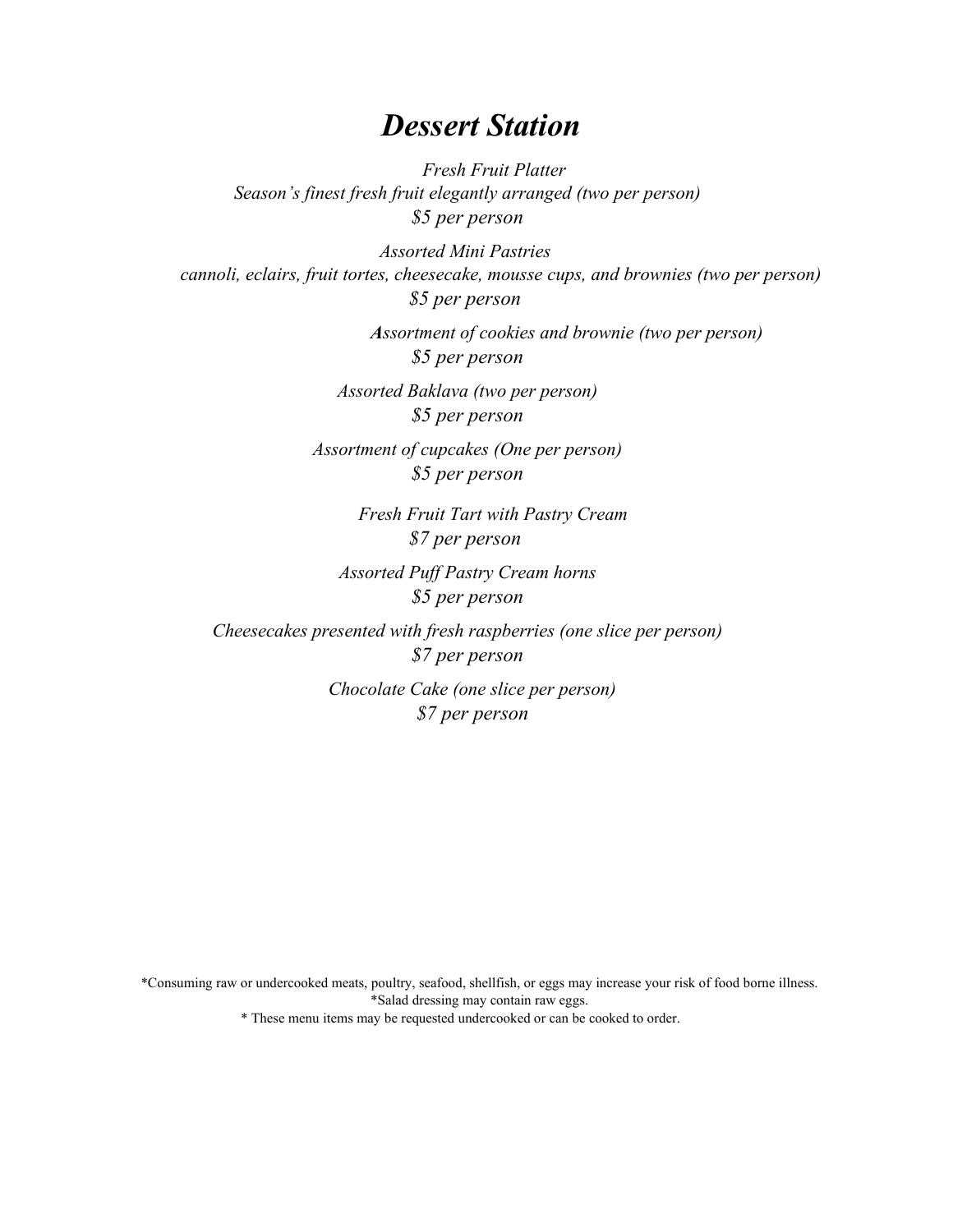## **The Banquet at Alex's Bar Packages**

### *Non-Alcoholic Beverage Package*

\$4 per person.

Includes assorted juice and soda pop

### *Coffee & Tea Station Package*

\$4 per person.

Zingerman's Coffee & Tea Selections with flavored creamers and syrups, honey, sugar cubes, and Chocolate Shavings

## *Bloody Mary Bar (Available at lunch time only - 2 hour Bar)*

\$25 per person

Includes Vodka, Michigan's McClure's and Zing Zang Bloody Mary Mix with assorted garnishes

### *Mimosa Bar (Available at lunch time only - 2 hour Bar)*

\$20 per person

Includes House Champagne and fresh orange juice

## *Beer and Wine Package (4 hour open bar)*

\$22 per person

Includes: Assorted juice and pop, House Cabernet Sauvignon, Pinot Noir, Chardonnay, Champagne and Draft Beers

### *Standard House Well Bar Packages (4 hour open bar)*

\$30 per person.

Includes:

| Vodka      | Whisky                    |
|------------|---------------------------|
| Rum        | Scotch                    |
| Spiced Rum | Bourbon                   |
| Gin        | Peach/Peppermint Schnapps |
| Tequila    | Kahlua                    |

Includes: Assorted juice and pop, House Cabernet Sauvignon, Pinot Noir, Chardonnay, Champagne and Draft Beers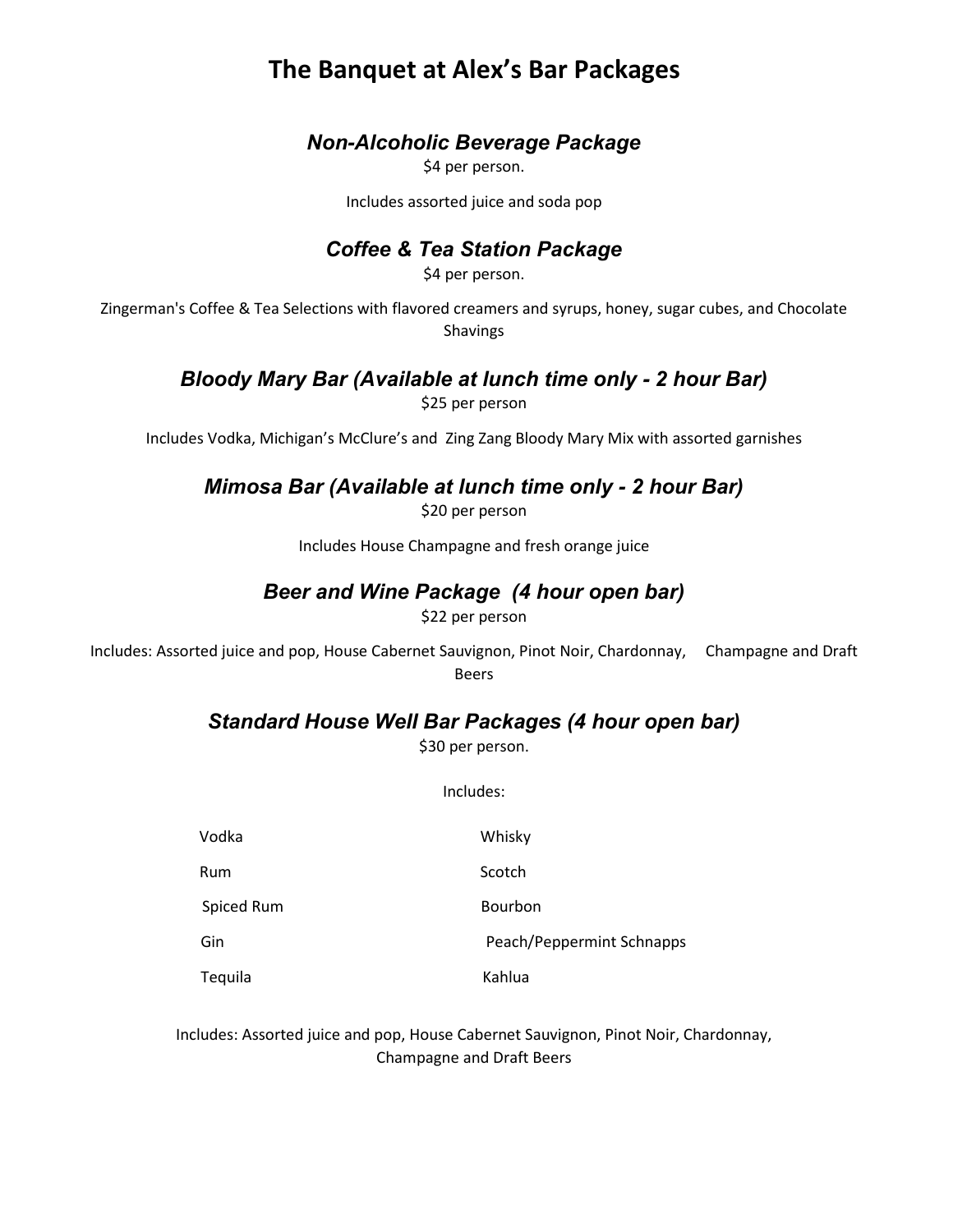## *Call Bar Package (4 hour open bar)*

\$35 per person

#### Includes:

| Tito's Vodka              | <b>Makers Mark Bourbon</b> |
|---------------------------|----------------------------|
| Dewars Scotch             | Tangueray Gin              |
| Bacardi Rum               | Kahlua                     |
| Captain Morgan Spiced Rum | Jose Cuervo                |
| Bailey's Irish Cream      | Peach Schnapps             |
| Jack Daniels Whiskey      | <b>Peppermint Schnapps</b> |

Includes: Assorted juice and pop, House Cabernet Sauvignon, Pinot Noir, Chardonnay,

Champagne and Draft Beers

#### *Premium Bar Package (4 hour open bar)*  \$50 per person

Includes:

| Tito's Vodka              | <b>Bulleit Bourbon</b>    |
|---------------------------|---------------------------|
| Grey Goose Vodka          | Johnnie Walker Black      |
| Ciroc                     | Glenfiddich               |
| Bacardi Rum               | Crown Royal               |
| Captain Morgan Spiced Rum | Patron                    |
| Hendrick's Gin            | Kahlua                    |
| Jack Daniels Whiskey      | Bailey's Irish Cream      |
| Jameson Irish Whiskey     | Peach/Peppermint Schnapps |

Includes: Assorted juice and pop, House Cabernet Sauvignon, Pinot Noir, Chardonnay, Champagne and Draft Beers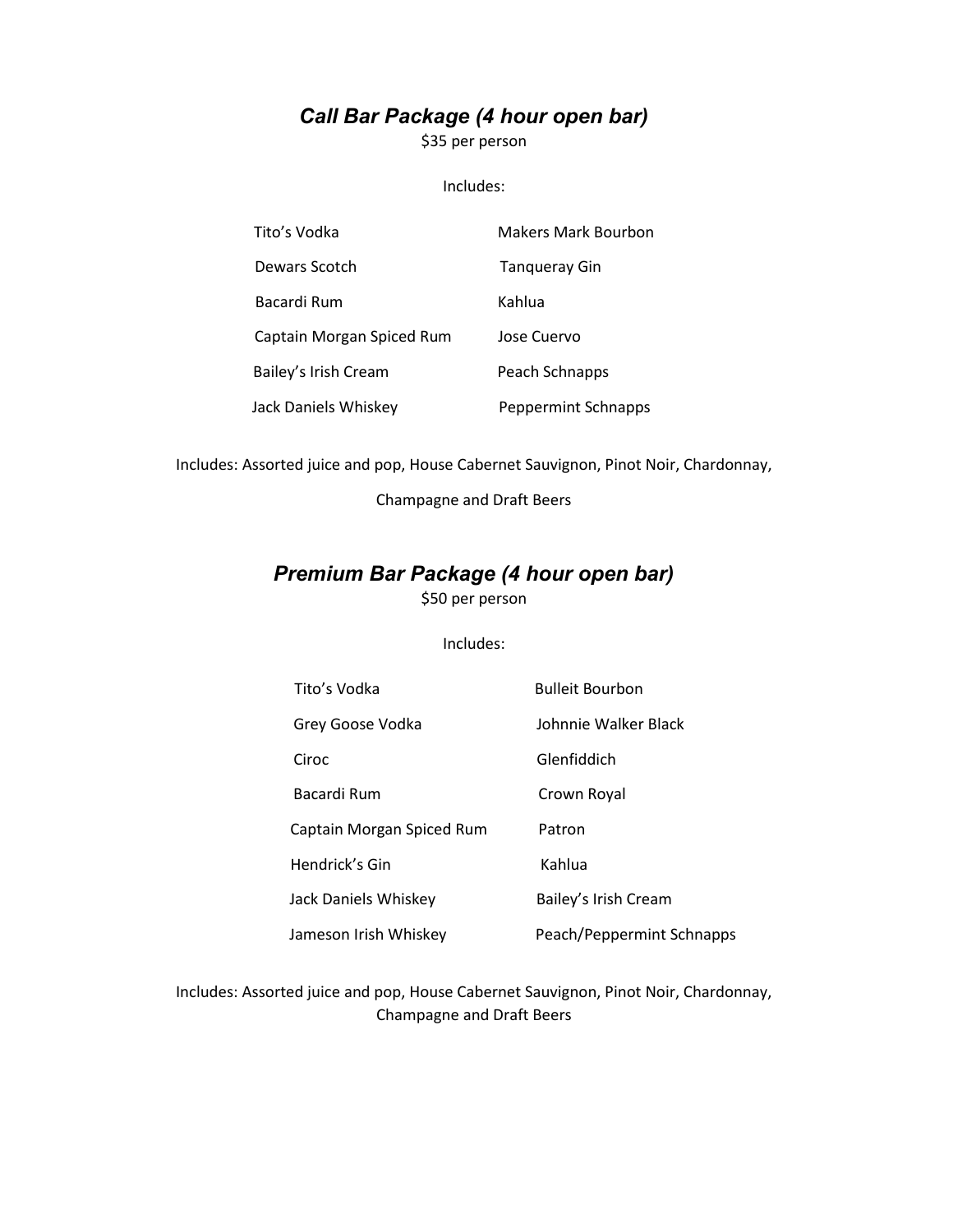#### *Cash or Tab Bar (Requires a \$150 Bartender Fee)*

Each guest is able to purchase drinks on an individual basis.

Any unpaid bar tabs will become the responsibility of the host/hostess of the event.

House Red, White, or Sparkling Wine... \$30 per open bottle

Budweiser and Bud Light... \$5 each

Craft Beer… \$9 each

Standard Liquor... \$10 per pour

Premium Liquor... \$11 per pour

Deluxe Premium... \$12 per pour

Non-Alcoholic Beverages... \$3 each

**Champagne Toast**

\$4 per person (available with any package, cash bar, or tab bar)

#### *Bar Policy*

Bar service will be open for a maximum of 4 hours. Service will be limited to those over the age of 21 with valid I.D. Services will include mixed alcoholic beverages (no shots). We reserve the right to deny any persons who are intoxicated, and close bar service at the discretion of management. Alex's will not tolerate any guest giving alcohol to minors, anyone doing so will be asked to leave the premises. The Michigan Liquor Control Commission prohibits any alcoholic beverages to be brought to or taken from the premises. No beverage, alcoholic or otherwise, is permitted outside.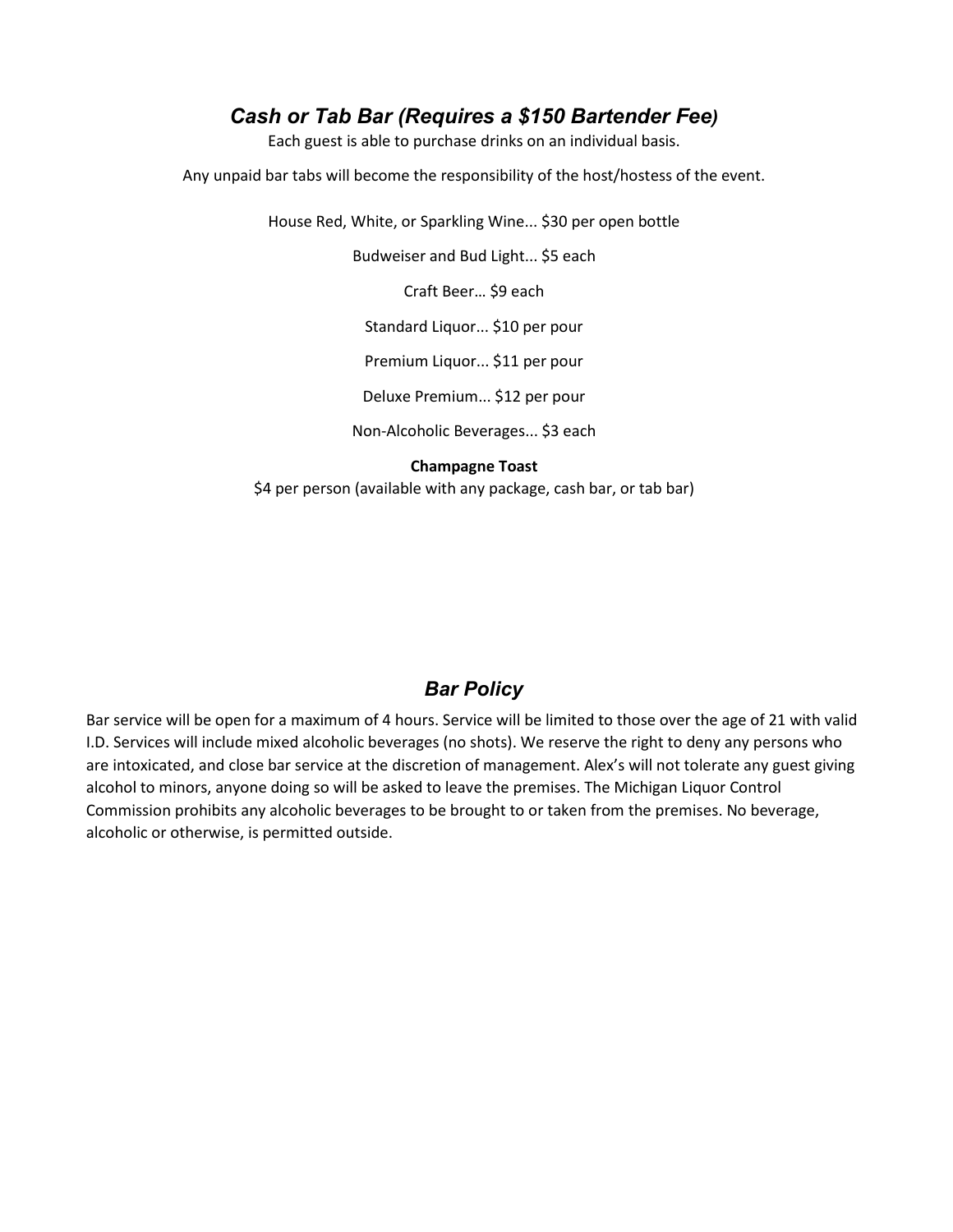## **The Banquet at Alex's 4707 White Lake Road, Clarkston, Michigan 48346 (248)297-5520**

Welcome to The Banquet at Alex's. We are pleased that you chose us to share your special event. Our professional staff has been trained to provide personalized service. Certain policies have been established to ensure that we provide you with the best possible experience.

## *Venue Rental Charges*

| Room              | Capacity                   | Rental Fee |
|-------------------|----------------------------|------------|
| North Room        | 20-50                      | \$350.00   |
| South Room        | 30-70                      | \$450.00   |
| <b>Both Rooms</b> | 150 without a dance floor. | \$800.00   |

All events are time limited to a five (5) hour maximum, with a four (4) hour bar.

There will be an additional \$250.00 service fee for every hour over contract time.

All food, beverage, and additional fees are subject to Michigan sales tax and 20% service charge (paid entirely to Banquet Staff). Outside food and beverage is not allowed and all events are required to purchase both food and beverage from Alex's. The one exception to this is a traditional wedding cake brought in from a licensed bakery. Cocktail only events are prohibited.

Room rental fees include your choice of black or white linen, set-up/break down of space, place settings, glassware and flatware.

Depending on the time and day, some events may require valet service.

We have a minimum food and beverage amount of \$1500.00 (Monday through Thursday) and \$2500.00( Friday through Sunday) per room that must be met.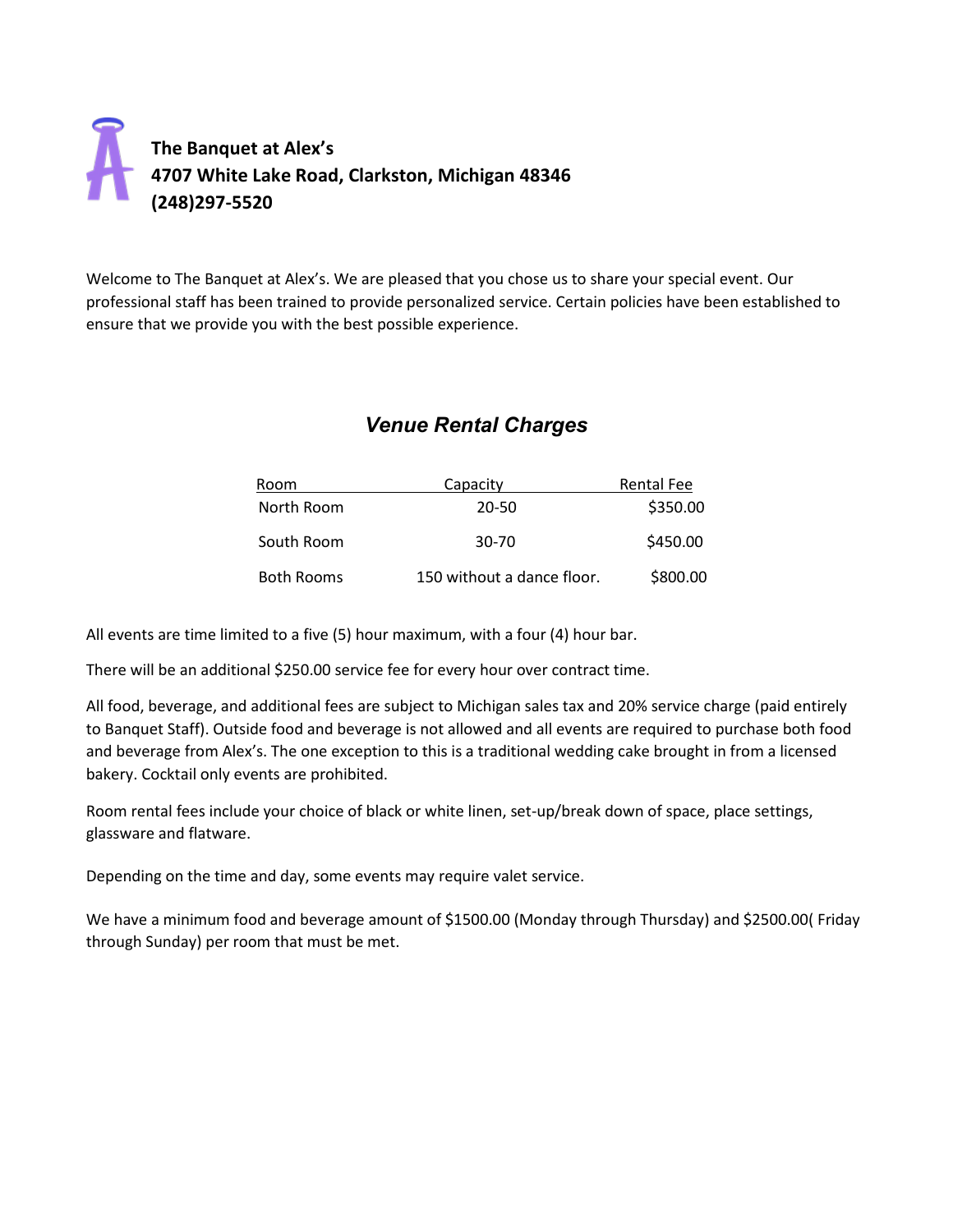## *Final Guarantee Policy*

A minimum guest count is required. At the time of bookings, this will be noted and initialed by the client on their contract. Our minimum guest count is a guaranteed 20 or 30 for which you will be charged even if actual guest count is less than the minimum.

You must finalize your arrangements at least fourteen (14) days prior to your event. The guest count may not exceed the room capacity. A guaranteed headcount, menu selections, room set-up and all other details, as well as a 50% down payment, are due 14 business days prior to the event date.

Once a guaranteed headcount has been provided, the number will not be decreased for any reason; however, last minute additions can be made up to 48 hours prior to the event. You will be charged for the amount of the guaranteed headcount even if fewer guests show. Food not consumed due to fewer guests arriving will be boxed and given to the host to take with them.

### *Deposit & Refund Procedure*

A \$500.00 deposit is required at the time of booking. The deposit is fully refundable up to 30 days prior to the event. At 30 days, the deposit becomes nonrefundable/nontransferable and will be forfeited to Alex's. Should you book an event within 30 days of the event date, the deposit is nonrefundable/nontransferable.

### *Security & Damages*

- $\triangleleft$  Alex's is not responsible for the loss or damage of any personal property on the premises, prior to, during, or following any event.
- $\triangle$  The booking party is responsible for any damages, theft, breakage, and/or loss to the premises and is responsible for repair/replacement cost(s).
- ◆ Alex's is a family friendly venue: however, we ask that children be supervised at all times, and remain in your assigned room area. Alex's will not be responsible for any injuries that may result.

## *Payment*

All charges, including charges for additional guests above your guaranteed count, unpaid bar tabs etc. shall be paid **by cash or credit card immediately following your event**. Groups requesting tax exemption must complete a tax-exempt form prior to the scheduled event.

## *Food & Alcoholic Beverages*

Alex's must be contacted with menu selection no later than fourteen (14) days prior to your event. For plated menu choices your menu counts are due ten (10) days prior to event. (Place cards are mandatory for this type of service and are **not** provided by Alex's) Positively no reductions in guaranteed figures will be accepted.

We recommend adding a "dietary restrictions" line to RSVPs. We can accommodate vegetarian, vegan, glutenfree, and most allergies if advance notice is provided. All Plated Dinners can be altered to be gluten free, including pastas. A separate menu will be provided for vegan, vegetarian, and other allergies. Please be aware that our facility is not allergen free.

All food and beverages must be provided by Alex's. Due to health department regulations, all food served at Alex's must be prepared by our culinary staff. Please note that all Federal, State, and Local laws regarding food and beverage purchase and consumption are strictly adhered too. The Michigan Liquor Control Commission directly forbids any alcoholic beverage being brought onto the property. Alex's further reserves the right to refuse to serve any alcoholic beverage to any guest if it has been determined by our staff that the guest may be intoxicated.